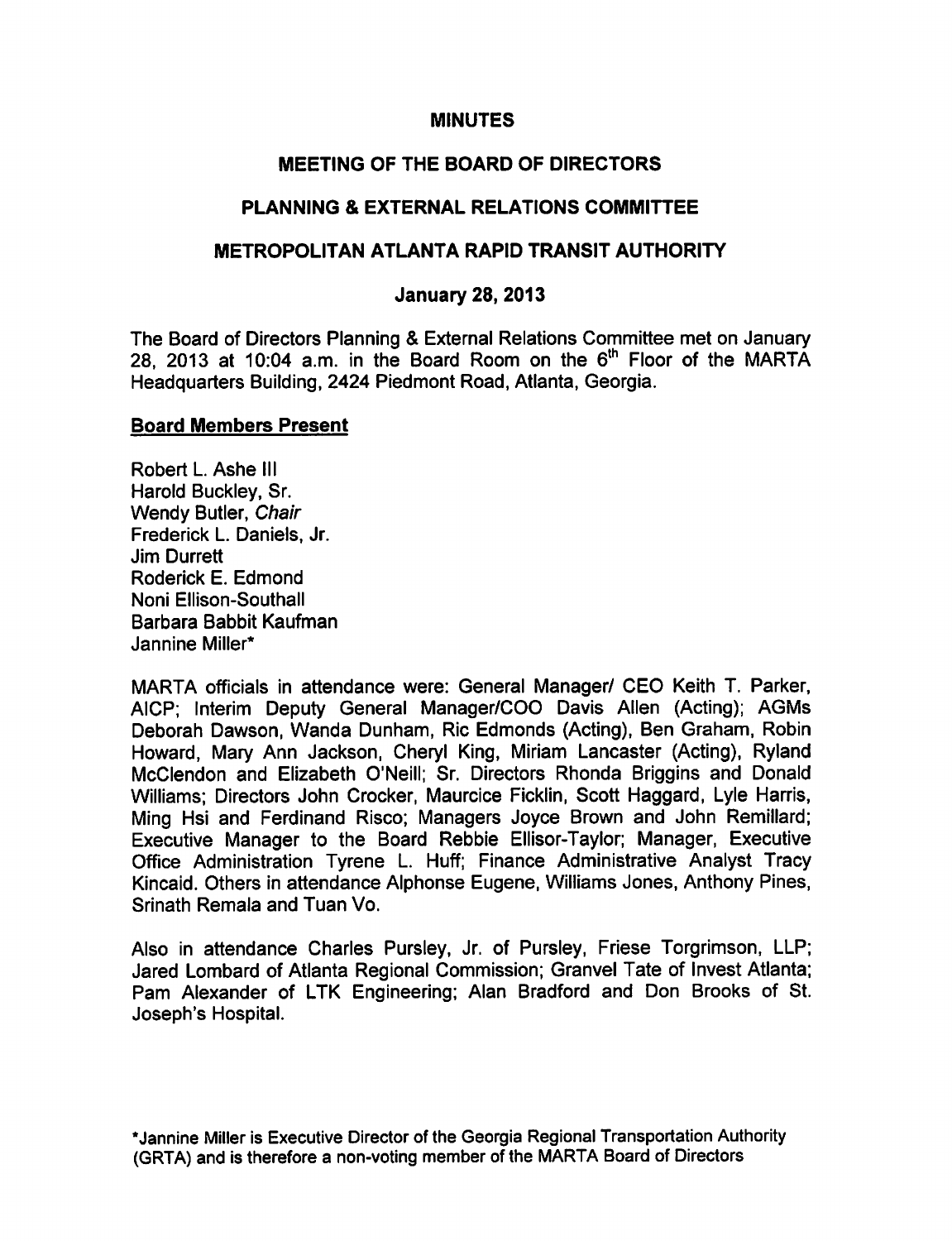# Approval of the December 17, 2012 Planning & External Relations Committee Meeting Minutes

On motion by Mr. Durrett seconded by Mr. Daniels, the minutes were unanimously approved by a vote of 5 to 0, with 5 members present.

## Resolution Authorizing Approval of 2013 Title VI Program

Mr. Risco presented this resolution requesting the Board of Directors to authorize approval of the 2013 Title VI Program and its submission to the Federal Transit Authority.

Mr. Durrett asked are there any significant changes for this tri-annual period.

Mr. Risco said the Circular has a few minor changes  $-$  one of them is the Board must approve the Plan. Another is the environmental justice component was removed.

Mrs. Butler asked how can MARTA balance environmental justice.

Mr. Risco said an analysis will find impacts and how to mitigate those. He added that MARTA will ensure that the public is fully engaged, because that is the spirit of Title VI

Mrs. Butler said MARTA does a good job with outreach and gaining input from the public.

On motion by Mr. Durrett seconded by Mrs. Kaufman, the resolution was unanimously approved by a vote of 6 to 0, with 6 members present.

Resolution Authorizing Advertising for Disposition of Property Rights in the Parcel Known as D1158 the Former Stone Mountain Park & Ride Lot Located Northeast of 4th Street and Manor Drive, Stone Mountain, DeKalb County. Georgia

Mr. Remillard presented this resolution for Board of Directors' approval authorizing the General Manager/CEO or his delegate to advertise the sale of property rights in the parcel known as D1158, the Former Stone Mountain Park Ride Lot.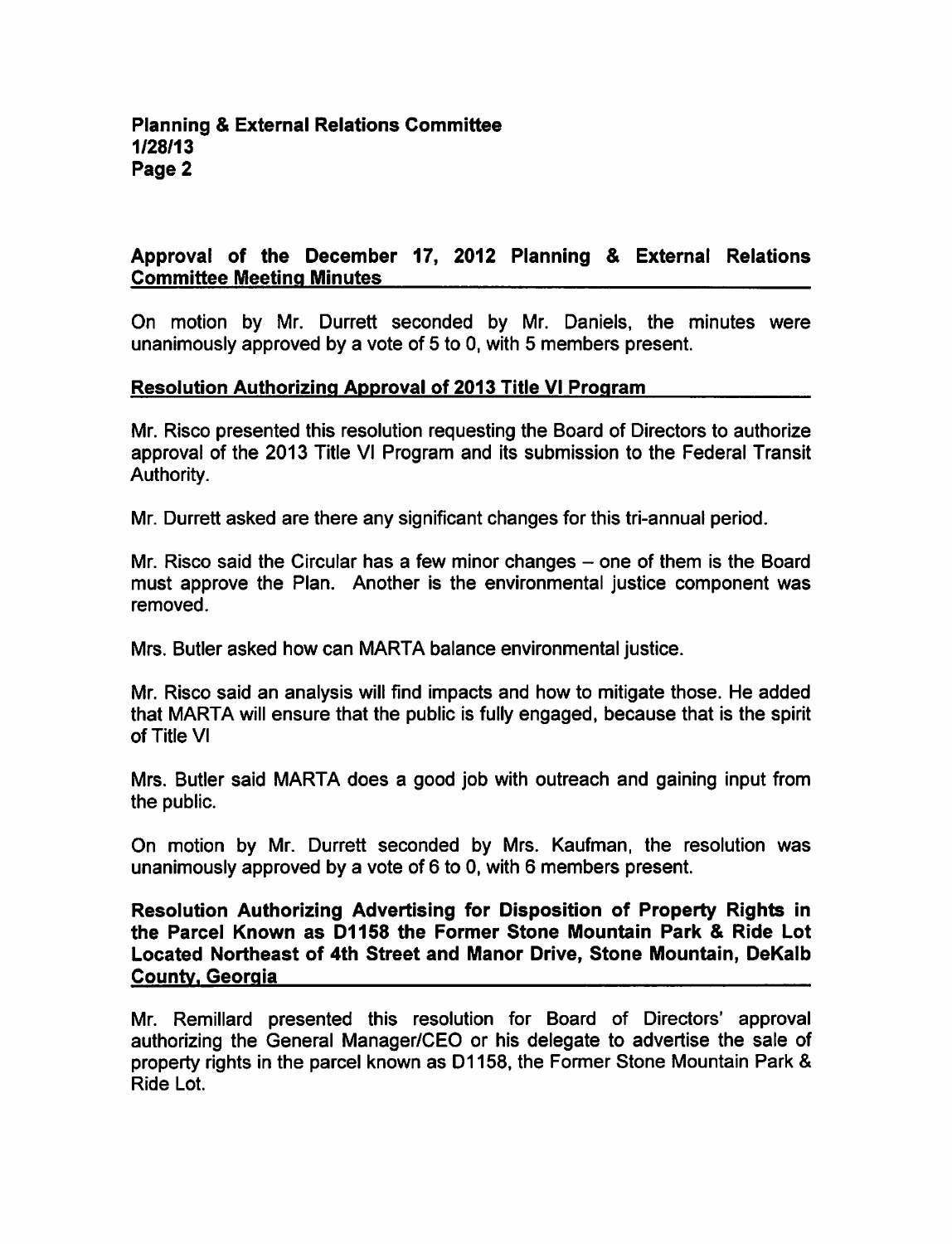**Planning & External Relations Committee** 1/28/13 Page 3

Mr. Daniels asked what is the sales price.

Mr. Remillard responded that it is \$160,000.

Mrs. Butler asked if there are any environmental issues.

Mr. Remillard said there were none.

Mrs. Kaufman asked who has shown interest.

Mr. Remillard said the City of Stone Mountain was interested but it turned out they did not have a budget for it. MARTA will send it to all the brokers that might be interested, it will be advertised in the newspaper and a sign will be placed on it. The bid opening will likely take place in the May-June timeframe.

Mrs. Butler asked about acreage and zoning of land use.

Mr. Remillard said the parcel is 2.54 acres and it is zoned for R-2 Residential and Village Center, Mixed-use.

On motion by Mr. Durrett seconded by Mr. Ashe, the resolution was approved by a vote of 6 to 0, with  $8*$  members present.

Dr. Edmond abstained.

#### **Briefing – Public Hearing Results**

Mrs. Briggins briefed the Committee on Public Hearing results for proposed Service Modifications effective April 20, 2013.

Public Hearings were held on Tuesday, January 22, 2013 at Adamsville Recreation Center and on Thursday, January 24, 2013 at DeKalb Maloof Auditorium and MARTA Headquarters.

Proposed Service Modifications

- Route  $6 -$  Emory
- Route  $15 -$  South DeKalb/Candler Road
- $\bullet$  Route 21 Memorial Drive
- Route  $51 -$  Joseph E. Boone Blvd./Dixie Hills
- $\bullet$  Route 67 West End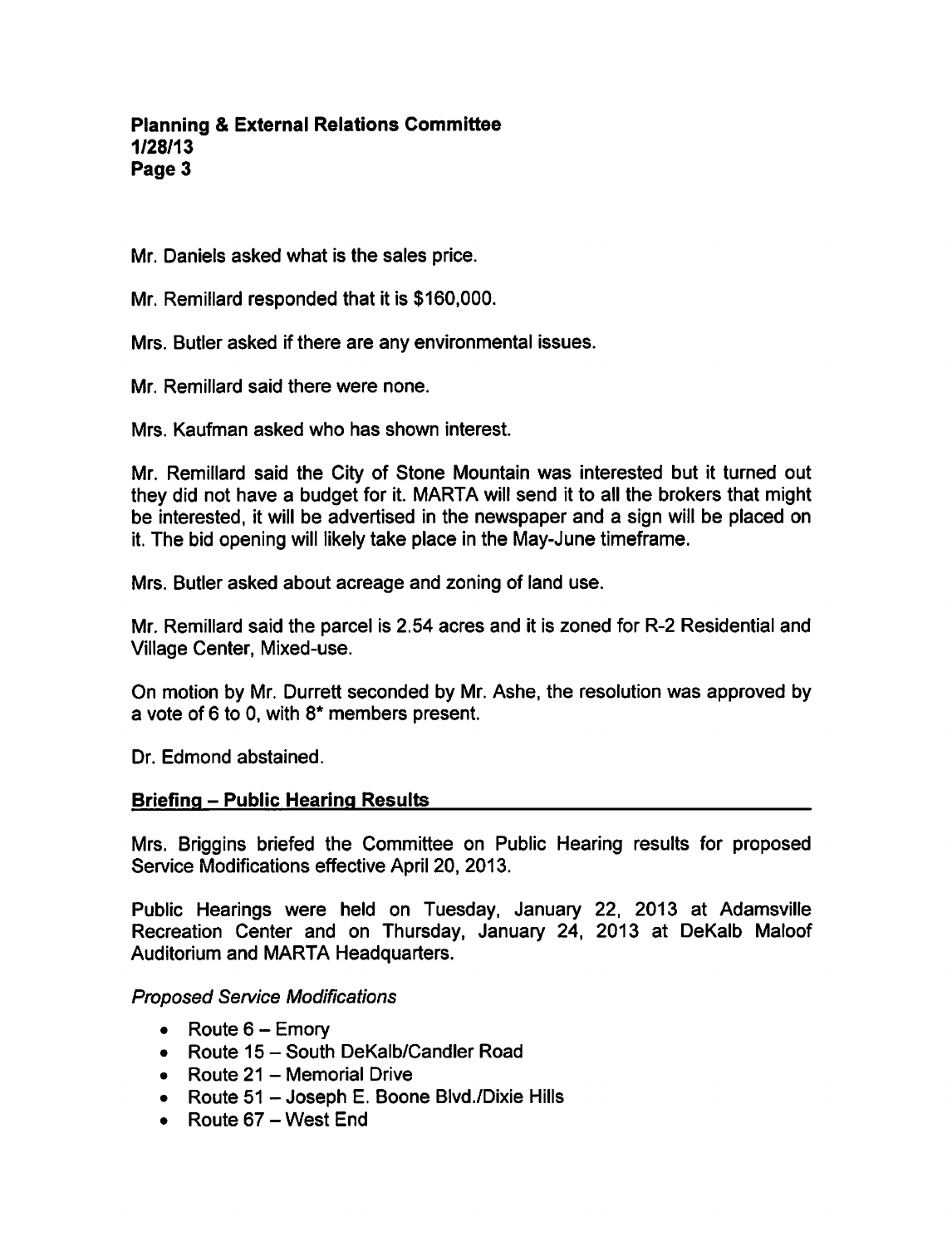## **Planning & External Relations Committee** 1/28/13 Page 4

- Route  $86$  Fairington Road/McAfee Road
- Route 95 Metropolitan Pkwy./Hapeville
- Route 110 Peachtree Street "The Peach"
- Route 172 Sylvan Road/Virginia Avenue
- Route  $186 -$  Rainbow Drive/South DeKalb

## **Notification**

- MARTA Website  $\bullet$
- TRN  $\bullet$
- **Twitter**
- Facebook
- Atlanta Journal Constitution
- Local and weekly publications
- Hispanic newspaper

# System-Wide Distribution

- Announcements
	- Buses/Rail Stations
	- Government TV
		- **Fulton, DeKalb & City of Atlanta**
	- MARTA Stop
	- Email Blast

## Flyers Distribution

- DeKalb County Library System (20 Branches)
- Libraries along Route 110 (Buckhead Branch & Peachtree Branch)
- Greenforest Baptist Church
- Ray of Hope Christian Church
- New Piney Grove Missionary Baptist Church
- Atlanta Chinese Community Church
- Korean Community Center
- Chinese Community Center
- Vietnamese Market
- Buford Farmers Market
- Center for Pan Asian American Community Services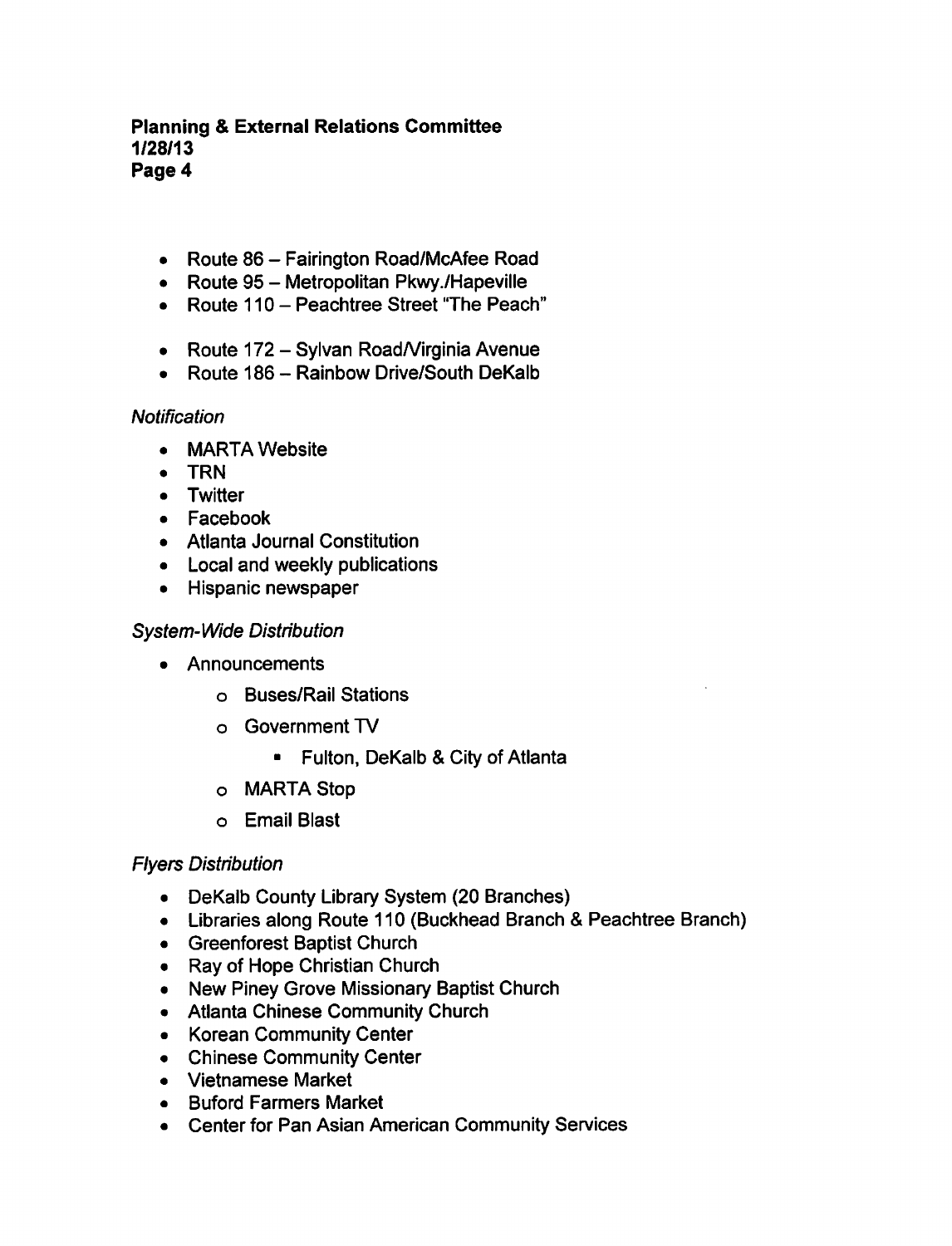# MARTA Station Outreach

- Thirteen (13) stations visited, from where the proposed routes begin or terminate:
	- Lindbergh, Arts Center, Inman Park, Decatur, Five Points, Oakland City, College Park, East Lake, Kensington, Lenox, West End, West Lake Georgia State
- Seven  $(7)$  days,  $3:00 6:00$  pm
- One (1) Community Outreach Planner, Two (2) Planners/Schedulers
- Set up information table and specific route map
- Planner/Outreach personnel distributes information on the incoming and outgoing route proposed for change
- Approximately 3,200 riders reached in the 7-day period
- Great feedback from riders thanking MARTA for coming its outreach efforts

## Public Hearing Comments

- Adamsville Recreation Center
	- Attendees 7, Speakers 2, Media
	- $\circ$  2 comments opposing Route 51 riders are opposing the service being discontinued along Aurora Ave., Morehouse Dr., Morris Brown Ave. and Wadley St.
- DeKalb Maloof Auditorium
	- Attendees 13, Speakers 6, Media
	- Supports the proposed Route 110 but concerned about Route 6 modifications
	- $\circ$  Oppose changes to Route 6 negative impact on connectivity to Inman Park Station
	- Supports the realignment of Route 15
	- Concerns about the budget process and rationale for proposed changes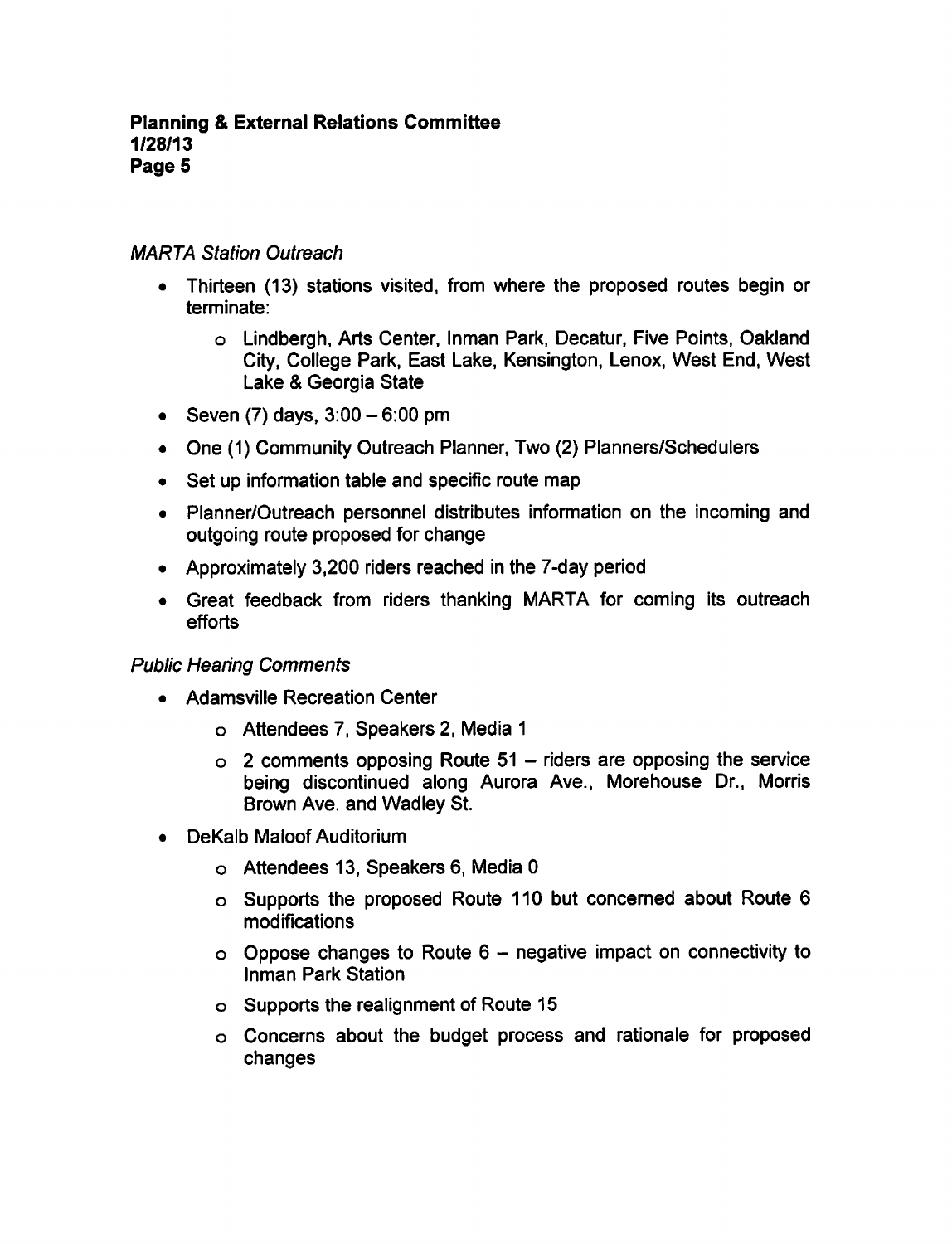- EDACC member concerned about the proposed fare increase covered in media and process of notifying mobility customers about public hearings
- Reinstate bus Routes 111 and 115
- MARTA Headquarters  $\bullet$ 
	- Attendees 12, Speakers 7, Media
	- $\circ$  4 comments opposing Route 110 changes, especially in the a.m. peak
	- o 3 comments opposing Route 51 changes and the service being discontinued along residential streets and places of worship
- Comment Line
	- $\circ$  5 total
		- 4 calls opposing changes in Route 110
		- call opposing changes to Route 67  $\blacksquare$
- Comment Forms
	- o 22 total
		- 16 general questions and suggestions (other routes,  $\bullet$ restrooms, 24 hour service)
		- 2 opposing changes to Route 110  $\blacksquare$
		- 2 opposing changes to Route 15  $\blacksquare$
		- opposing changes to Route 86  $\blacksquare$
		- 1 opposing changes to Route 51
- Emails
	- $\circ$  8 total
		- 2 opposing changes to Route 6
		- 5 opposing changes to Route 110
		- 1 opposing changes to Route 186
		- $\blacksquare$ 1 opposing changes to Route 5
- Petitions
	- $o<sub>3</sub>$  total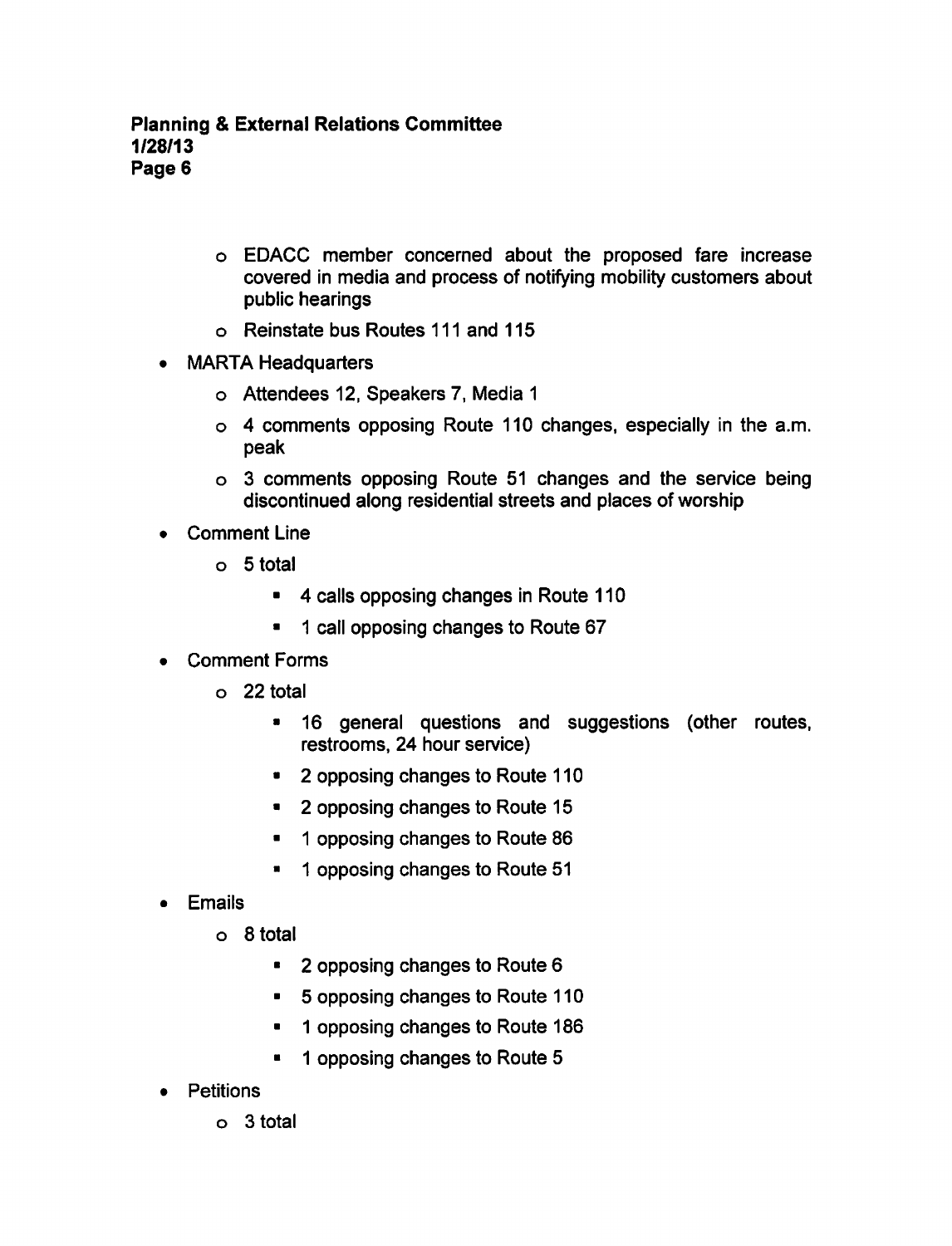- Route 124 (Pleasantdale Road) riders of the route
- **Route 51 (Joseph E. Boone Blvd./Dixie Hills) --**
	- Dixie Hills First Baptist Church, opposing changes
	- MAM (Morehouse Dr.  $-$  Aurora Ave.  $-$  Morris Brown Ave.), opposing changes

Ms. Miller asked what about notification requirements.

Mrs. Briggins said MARTA is required to provide notification via newspaper but the Authority goes well beyond that requirement.

Mrs. Butler said a lot of comments came in about Route 110. She asked if staff is taking a look at that.

Mrs. Briggins said yes.

Mr. Daniels asked if staff communicates directly with commenters.

Mrs. Briggins said all comments go on a final record. Staff has dialogue with commenters that attend a Public Hearing.

Mr. Daniels said staff should look at adding responses to MARTA's website so people know that their comments did reach the Board.

# Briefing - Overview of Atlanta Regional Commission (ARC) Transit Oriented Development Study (TOD)

Dr. Crocker briefed the Committee on the ARC'S TOD work and its impact to MARTA.

- $\triangleright$  in 2012, the ARC engaged Bleakly Advisory Group to conduct a TOD Market Analysis study.
- $\triangleright$  MARTA has been in a process of identifying which sites should be recommended for release for joint development before the end of June 2014 (end of FY14).
- $\triangleright$  Goal: By July 2014 have five (5) active Joint Development projects substantially underway (Made in Summer 2012)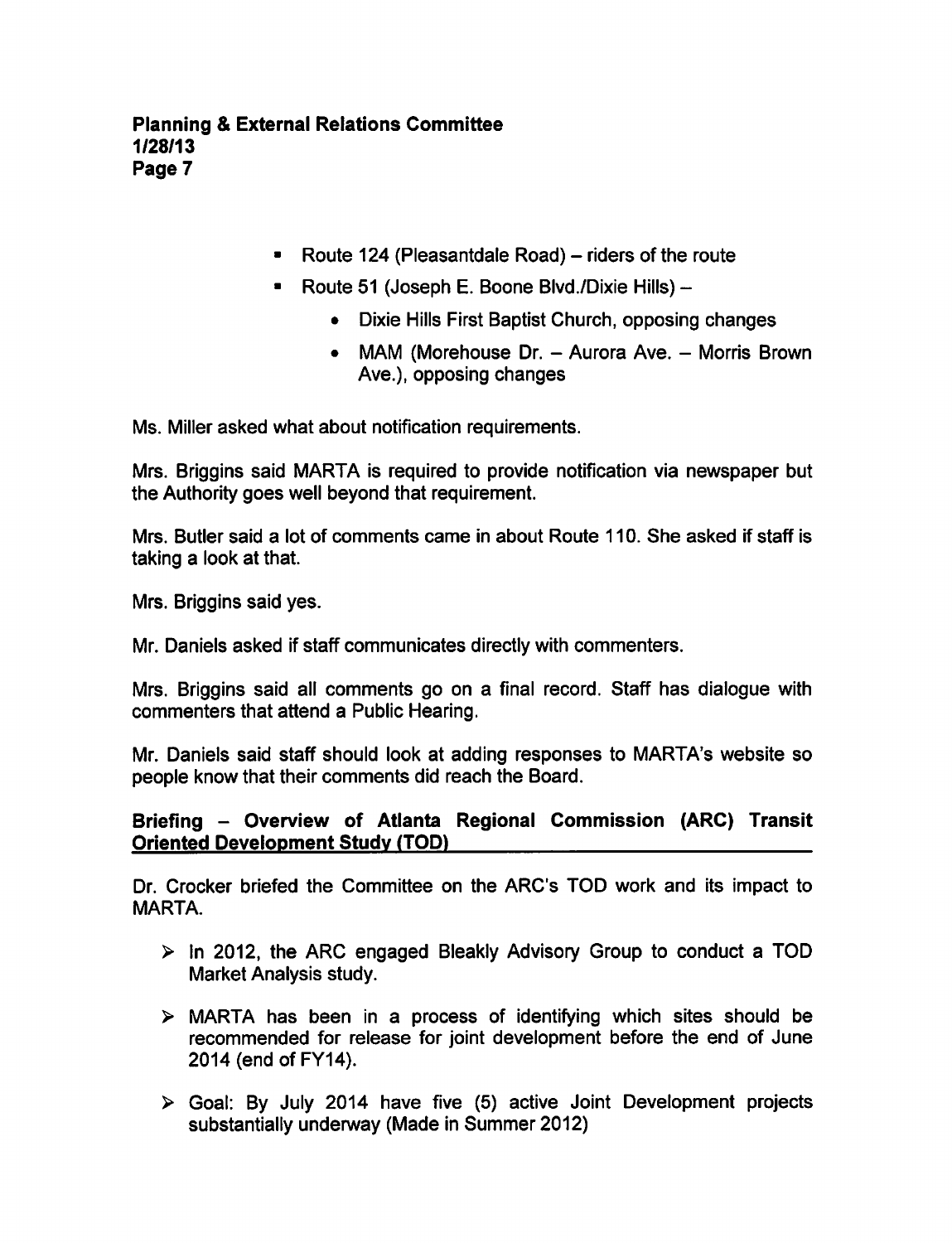# **ARC Market Study Overview**

- Provide consistent market data for each station available to MARTA and local governments
	- Includes non-MARTA owned, station adjacent, properties
- High-level scan of the opportunities at each station
	- Helped to refine Joint Development Work Program
- Detailed Development Opportunities at example stations
	- Stations selected in consultation with MARTA
	- Provided information for MARTA's use in developing its Joint Development Work Program
- Determine public sector incentives might be needed to encourage development
- Conducted by Bleakly Advisory Group for ARC

## ARC Market Study Overall Findings

- Within the 37 MARTA rail transit areas (1/2 mile radius of stations):
	- 286,754 combined jobs
	- 15% of Atlanta 10-county region's jobs
	- o 29% of combined Fulton / DeKalb jobs
	- 59% of these employees make \$40k+/year (versus 46% in Fulton / DeKalb overall)
- MARTA's Rail System has attracted these jobs on only 3.6% of total land area within Fulton and DeKalb counties
- Combined 34 mile radius are:
	- $\circ$  43% of the combined Fulton / DeKalb office space
	- o 27% of the combined Fulton / DeKalb retail space
	- o 8% of the combined Fulton / DeKalb housing units
- Clustering of office and retail is a reality  $-$  the next opportunity is in residents (housing)
- Identified potential incentives for specific stations:
	- Those that are Tax Allocation Districts
	- Those that are or eligible for Opportunity Zone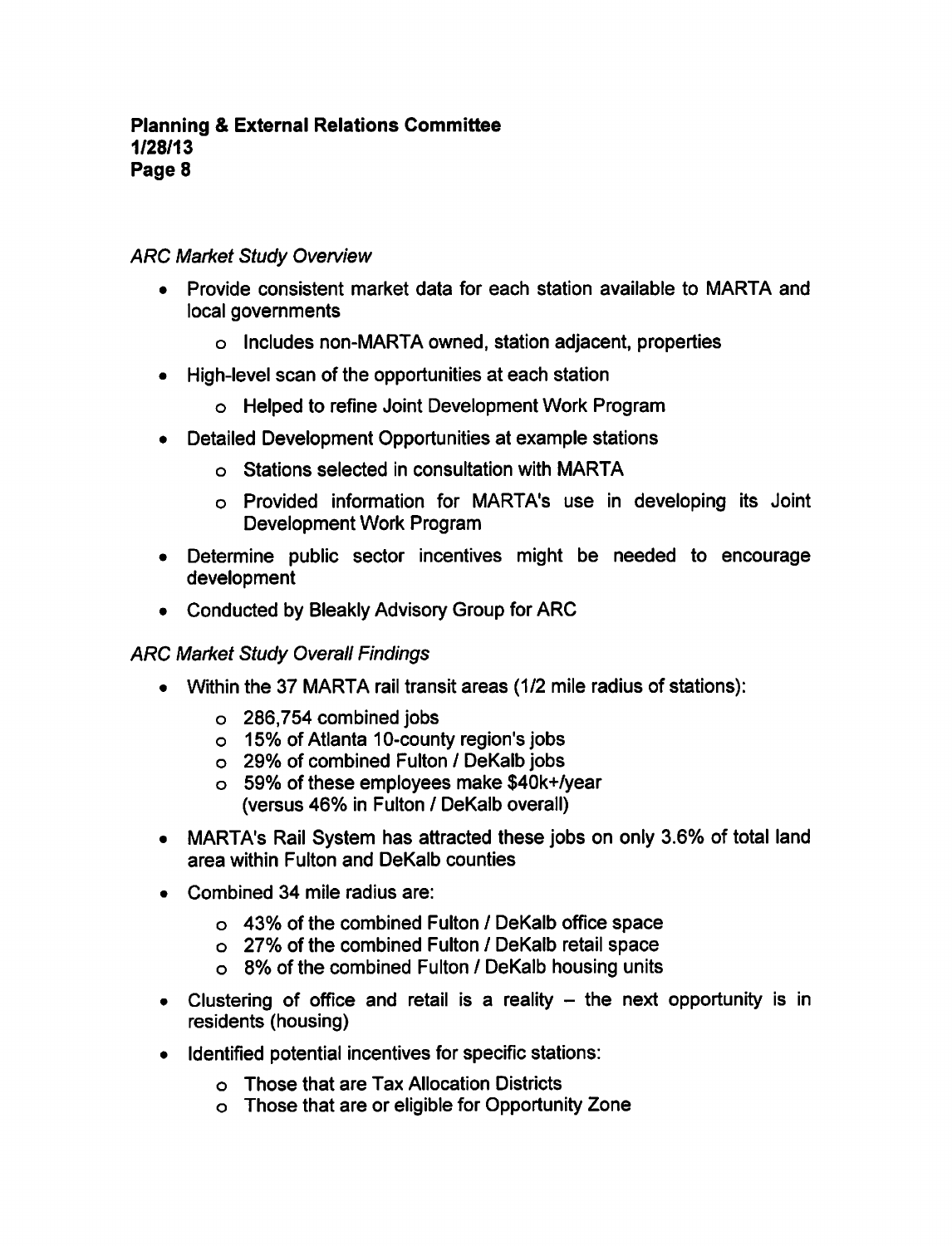• Helps identify incentives

# Relationship to Work Program

- Goal: By July 2014 have five (5) active Joint Development projects substantially underway (Made in Summer 2012)
- Fall 2012: Used Technical Analysis to focus on specific potential sites (presented November 2012)
- ARC Work:
	- o Identifies Housing as a principal area of opportunity
	- Provides Independent Real Estate Market Evaluation around sites proposed for release in FY13-15
	- Identifies Opportunities for Outside Funding Support
		- TADs
		- **E** Opportunity Work
- Market Analysis suggest these following MARTA identified sites would  $\bullet$ likely have private sector developer interest
	- Avondale
	- Brookhaven
	- o King Memorial
	- Lindbergh Center
	- o Sandy Springs (Abernathy)
- These sites will likely need additional public sector development assistance (i.e. TAD or OZ incentives)
	- Hamilton E. Holmes
	- Lakewood

## Next Steps in FY13

- Reacquire Abernathy Hotel Site per existing ground lease
- Hold Developer Information Day (goal late Feb/early Mar)
- With local government partners, identify additional funding needs (TADs or LCI projects) and needed modifications to local regulations and zoning (to reduce risk to private sector development partners)
- Evaluation and recommendation of Planning Technical Assistance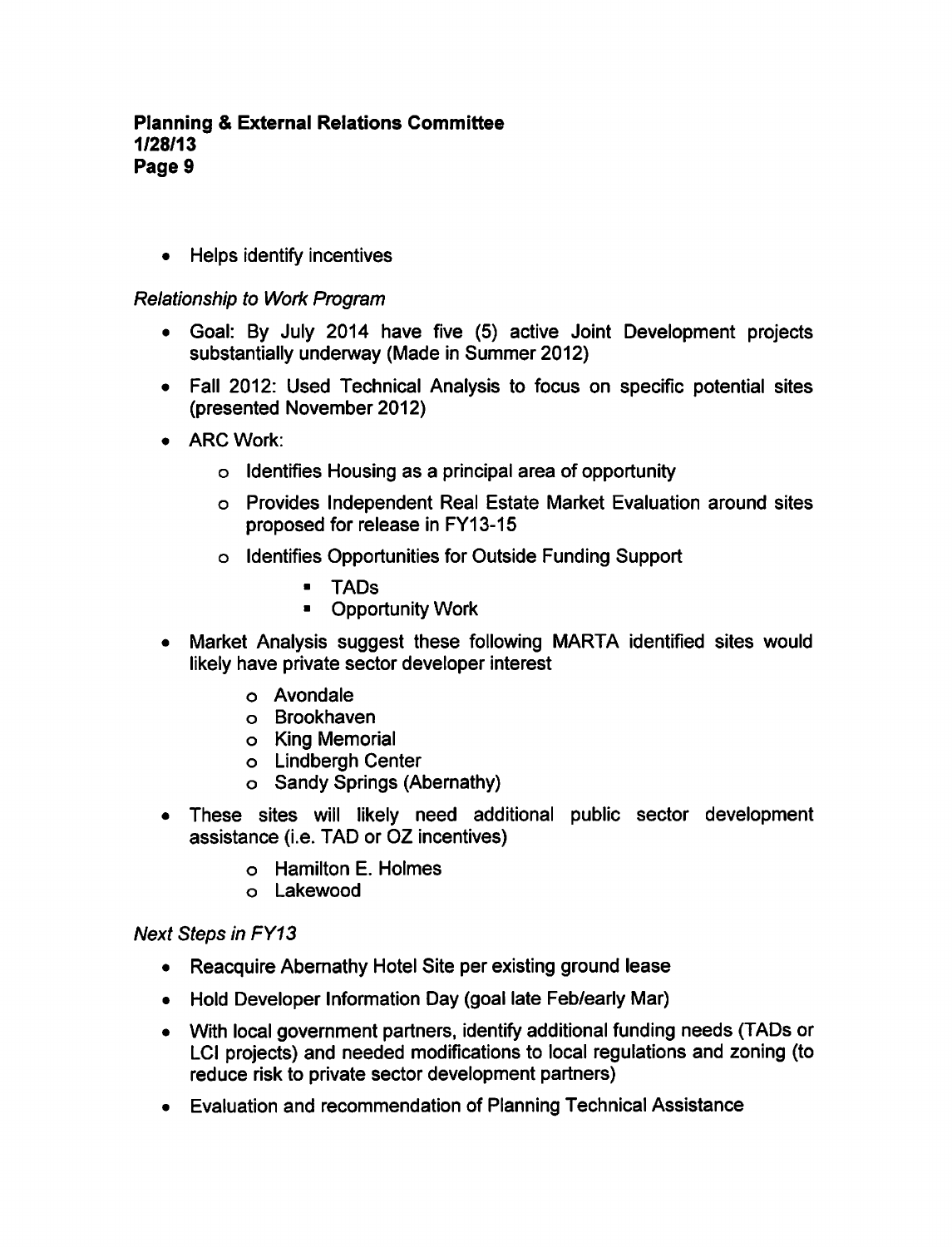Prepare information to release sites to be made available in FY14 to meet goal of five (5) active projects by end of FY2014

Ms. Miller asked about the  $\frac{1}{2}$  mile radius that was referenced in the market study.

Dr. Crocker responded that it equates to a circle around the stations.

Mrs. Butler commented that many MARTA stations are in LCIs (Livable Centers Initiatives).

Dr. Crocker said for the remainder of 2013, staff will hold Developers' Days. MARTA is looking at March 7, 2013 for the first event.

Mr. Parker stated that he wants to make sure the Board is knowledgeable; therefore a workshop dedicated to TOD is being planned for the MARTA Board before MARTA goes out with developers.

Mrs. Butler asked Dr. Crocker to speak to staff's current initiative to look at a policy advisor.

Dr. Crocker said staff heard the Board's concerns about not having a financial advisor on board. To bridge the gap, Ms. King is working with Mrs. O'Neill and Mrs. Lancaster to develop a short term contract to have an individual help MARTA confirm sites, set up a framework that provides an analysis and review the strategic plan. This is very different from what we're looking for in the RFP process.

Mrs. Butler questioned whether it should be RFP or Intergovernmental Agreement. The intergovernmental process is about six months and it's about land use and operational issues.

Mr. Daniels asked if it will be a universal policy or a specific strategy for each parcel of land.

Mrs. Butler said it is her understanding that it will be a universal policy.

Mr. Daniels stated he recently received a lot of feedback about developers aligning with municipalities.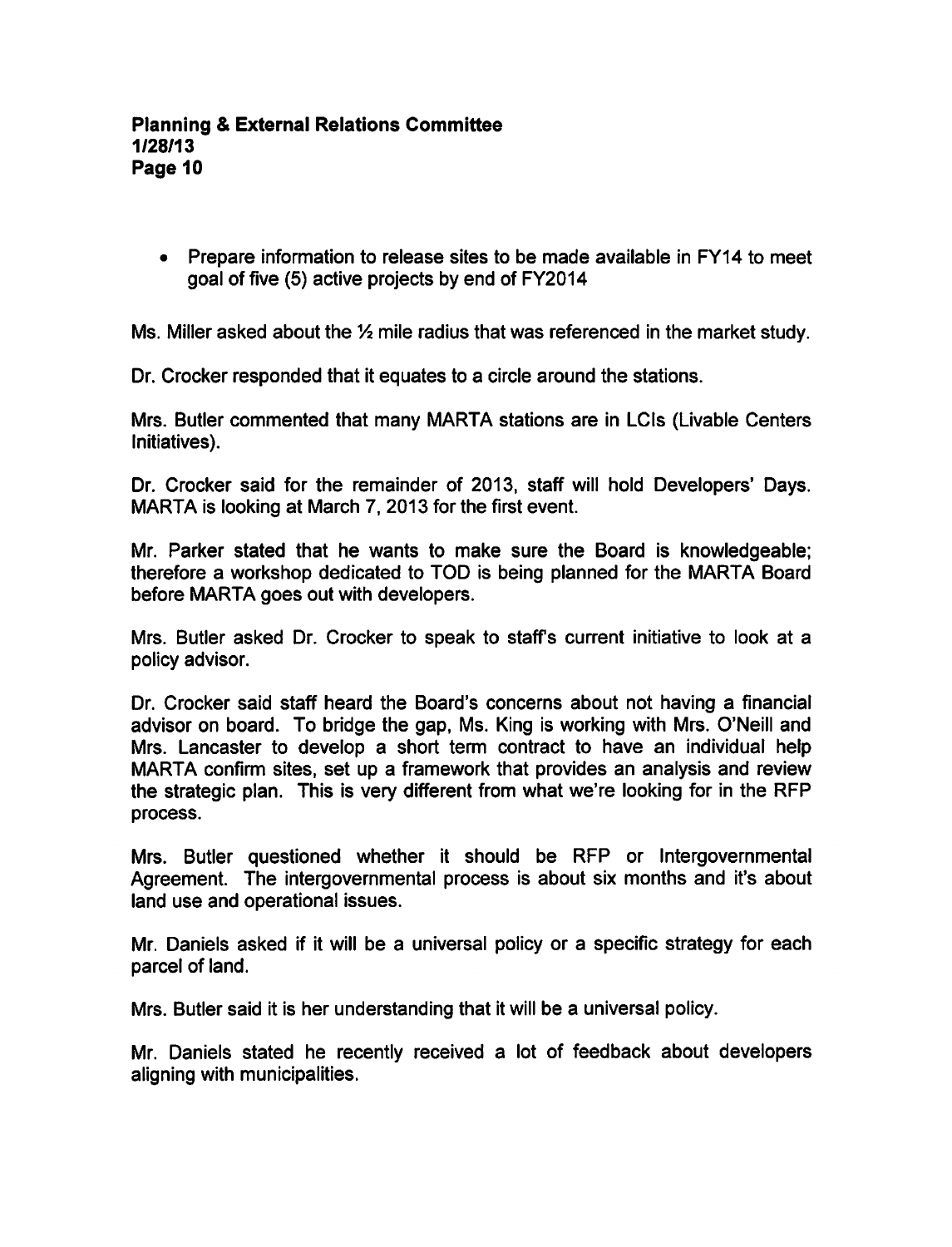Dr. Crocker said he prefers to be as competitive as possible at these locations. He further noted that a framework is needed.

Dr. Edmond said it is his opinion that the policy for TOD needs to evolve as more experience is gained. What is critical is the first TODs must be done right. We're talking 3-4 layers of evaluation. If MARTA has control over Intergovernmental Agreements, it is important to create a stream of revenue, now.

Mrs. Butler said with the Letter of Understanding that was approved for Avondale, MARTA is partnering with the City of Decatur and what they want around the station.

Mr. Ashe said he wants to make sure his concerns about individual projects are not misconstrued by entities that approach MARTA about Intergovernmental Agreements. He stated that he wants to be clear that what the Board votes on is in the best interest of MARTA. He further noted that he wants to be clear about what he said, noting that he is not suggesting impropriety on governments, developers or anyone along those lines. If Intergovernmental Agreements gives MARTA successful outcomes, then that is the way to go.

Mrs. Butler said to ensure that MARTA is responsive and everyone is on board, the TOD Workshop will be helpful.

Mr. Ashe asked Mrs. Butler to explain what she meant when she said an Intergovernmental Agreement is about land use.

Mrs. Butler said when MARTA is approached by a jurisdiction, i.e., City of Decatur - Mayor Floyd was saying they are committed to economic development. The MARTA Board approved a six-month Memorandum of Agreement saying we will work with the City of Decatur (without putting out to RFP) to look at land use around that station. An example is City of Chamblee came to MARTA about TOD. MARTA said 'not dense enough'  $-$  is that land use or TOD. MARTA needs to define policy of what is a true TOD; the Authority will develop those standards moving forward. MARTA has to enter into some type of agreement with a jurisdiction to allow time to analyze. How will MARTA get revenue flow - the Authority will have its experts engaged.

Mr. Ashe said his understanding is the expert (Financial Advisor) that we are waiting on is part of the General Planning Consultant (GPC). He asked will the Financial Advisor be a member of the GPC.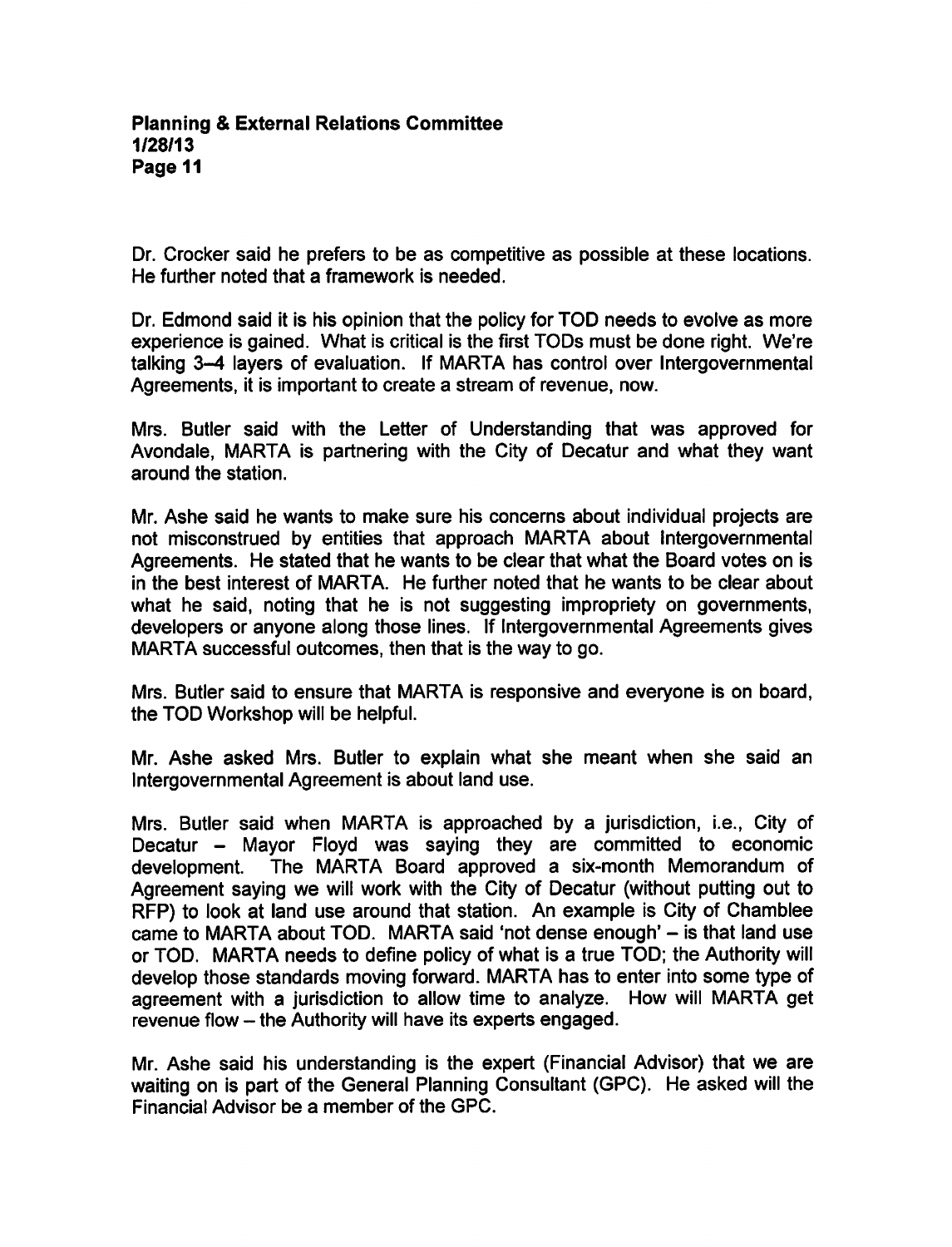Ms. Lancaster said MARTA received fifteen (15) proposals. We could get one or the other.

Ms. King said it will be whoever comes up with what is best for the Authority.

Mr. Ashe asked about the status of the procurement process.

Mrs. Lancaster said proposals were just received last week.

Mr. Parker said this should be approached as sole source procurement, making sure what's best for MARTA is documented. What's good about an Intergovernmental Agreement is it creates an opportunity for MARTA to create some value-added.

#### Other Matters

Mrs. McClendon announced the following special events:

- $\triangleright$  COMTO Welcome Reception honoring GM/CEO Keith T. Parker  $-$ January 30<sup>th</sup> from 5:30-8:30 pm at the Georgia Freight Depot (Blue Room)
- African American Heritage Program hosted by MARTA's Department of Diversity & Equal Opportunity  $-$  February 21st at 10:00am in the MARTA Headquarters Atrium

Mrs. Southall asked about the economic impact of the proposed service modifications.

Mr. Williams said staff would take a look at it and present the information to the Board at an upcoming meeting.